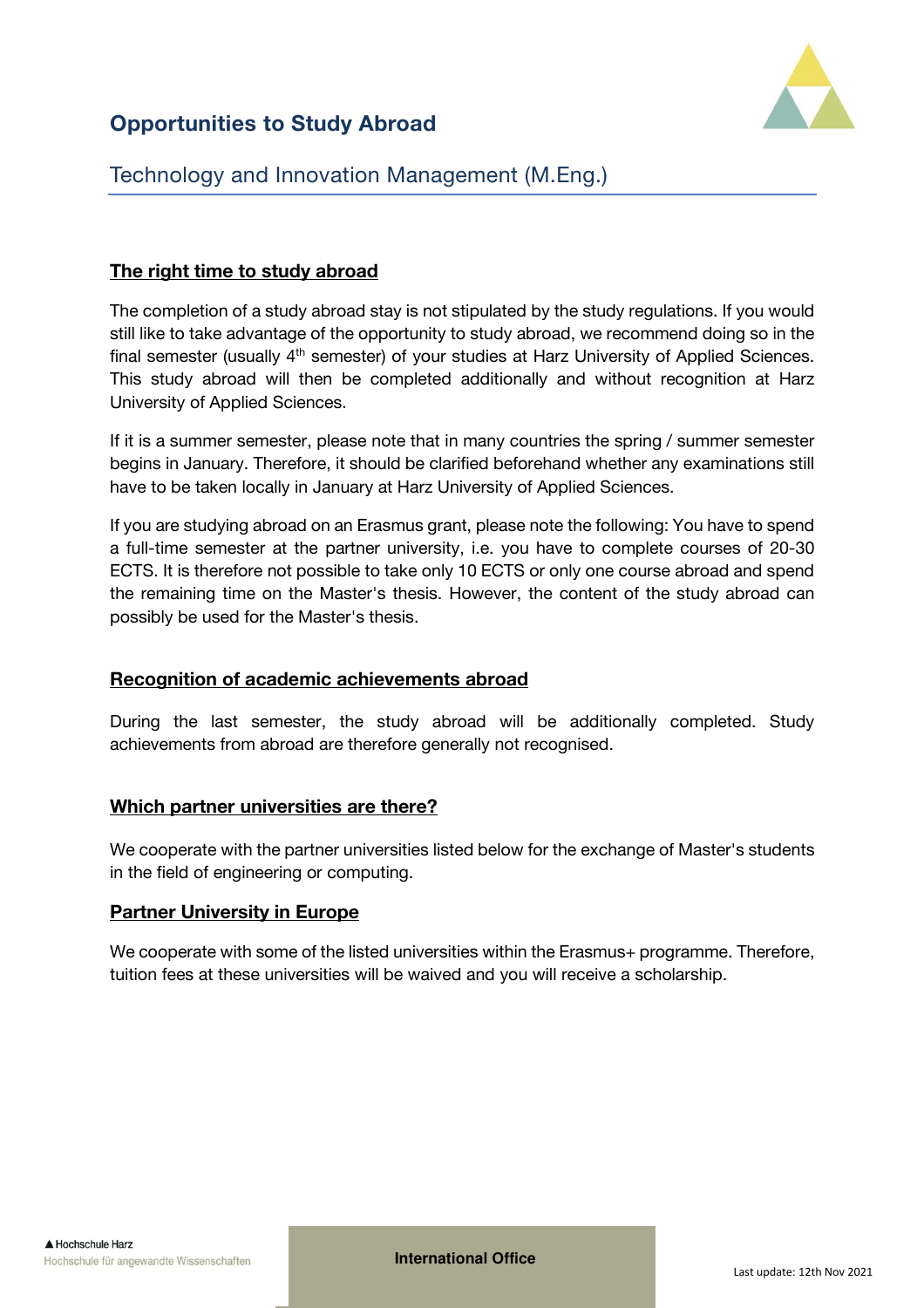

#### **Partner University Language Fees Places Program** Lappeenranta University of Technology, Finland English none 2 Industrial Engineering & Management, Computer Sciences Y Schools – Troyes, France English none 1-2<sup>\*</sup> Free choice of courses in the area of Business / Management: E.g. Specialized MSc in Data Science, Big Data and Artificial Intelligence.

(\*TIM subordinate - consultation with International Office)

## **Partner University outside Europe**

Tuition fees must be paid at the following universities. Additionally, flights, visas, insurance, etc. must be paid. It is advisable to make a concrete cost plan in advance in any case.

| <b>Partner University</b>         | Language | <b>Fees</b>            | <b>Places</b> | Program                                                                                 |
|-----------------------------------|----------|------------------------|---------------|-----------------------------------------------------------------------------------------|
| Otago Polytechnic, New<br>Zealand | English  | NZ\$9.000/<br>Semester | unlimited     | Postgraduate:<br><b>Applied Management</b><br>(Auckland<br><b>International Campus)</b> |

#### **Other Universities Worldwide (Free Mover - option)**

If you wish to spend a study abroad semester outside our exchange programmes mentioned above, you are welcome to apply as so called "visiting student"/"non-degree seeking student" to any other university worldwide. Almost every university accepts international students.

You can either apply directly to the university of your choice or use an agency. These agencies are kind of outsourced International Offices and usually do not charge any fees. However, the universities on offer charge tuition fees. The advantage of using an agency is the direct contact person who is available to answer all your organisational questions.

In principle, you are responsible for the application process at the university you choose yourself. Nevertheless, it is necessary to inform the International Office about your free mover stay in order to be registered in the database (for statistical and organisational reasons).